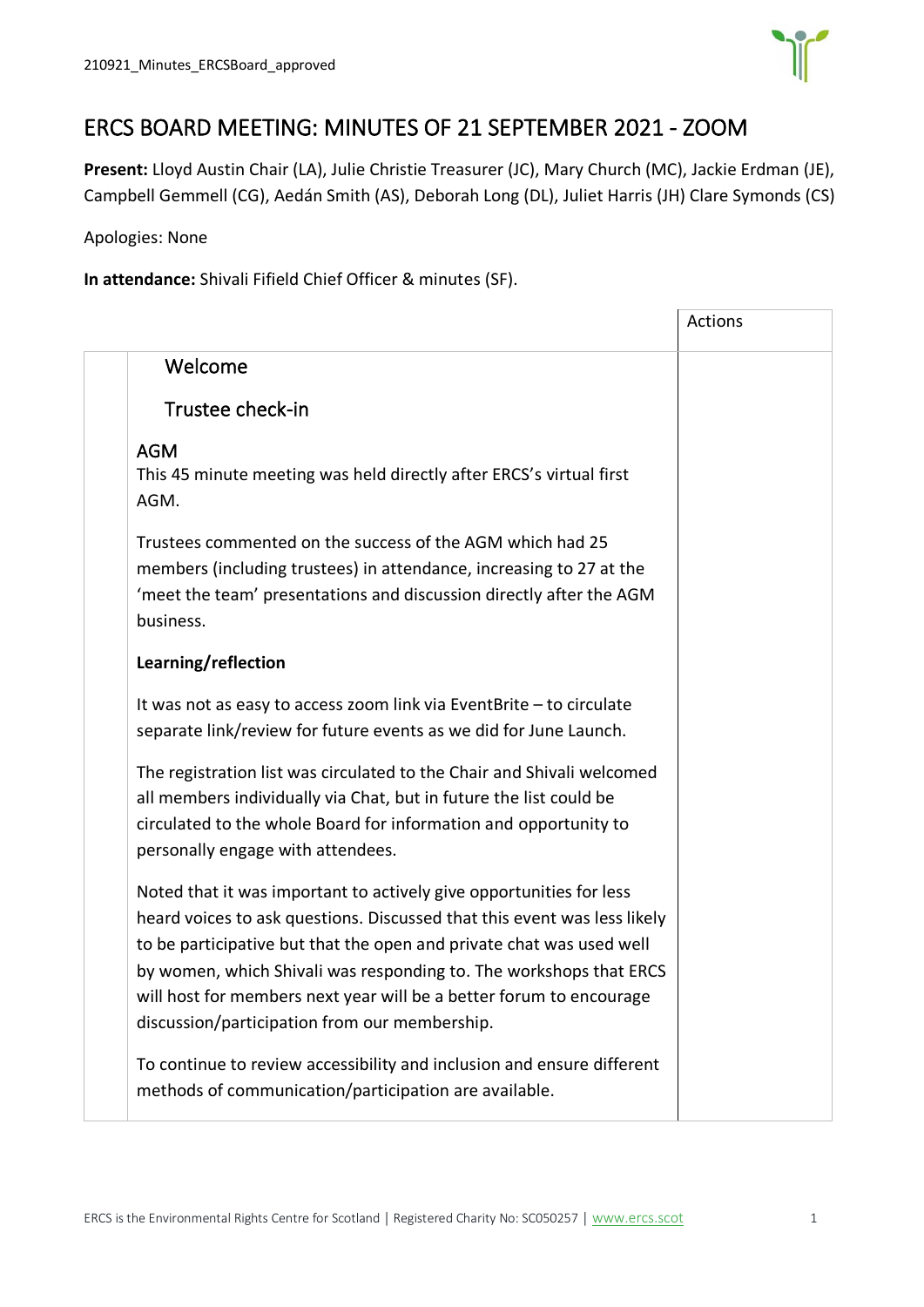

| The membership and its diversity will continue to grow through the<br>work of the Advice Service and Rights Officer. Really heartening to see<br>diversity and commitment within our membership.                                                                                                      |  |
|-------------------------------------------------------------------------------------------------------------------------------------------------------------------------------------------------------------------------------------------------------------------------------------------------------|--|
| Important to review the timing of the AGM next year as 3.30pm is not<br>good for some workers and carers. We will poll our members next<br>year to gauge preference. ERCS has recorded the event so that it can<br>be viewed on youtube by members who were unable to attend and<br>also more widely. |  |
| Thanks to trustees and chief officer                                                                                                                                                                                                                                                                  |  |
| Lloyd thanked the trustees for their contribution to bring ERCS to this<br>point.                                                                                                                                                                                                                     |  |
| The trustees also thanked Shivali for her contribution to ERCS since its<br>inception. Clare Symonds arrived at Shivali's house to present a<br>surprise of flowers and chocolates which was warmly received!                                                                                         |  |
| Minutes of last meeting - paper 1                                                                                                                                                                                                                                                                     |  |
| The minutes of the last Board meeting 20 July 21 were approved as an<br>accurate record.                                                                                                                                                                                                              |  |
| The decision at the July Board meetings was: 'to review the draft<br>minutes for this meeting in preparation for posting approved minutes<br>on the ERCS website following the AGM'.                                                                                                                  |  |
| Decision: the Board noted that the content and style of this minute<br>was suitable to be posted on the website and were content to action<br>from the September minute after approval at the November meeting.                                                                                       |  |
| Governance                                                                                                                                                                                                                                                                                            |  |
| Appointment of office bearers: Chair, Vice-chair and Treasurer<br>Following the re-election of Aedán Smith, Mary Church and Clare<br>Symonds at the AGM held before this meeting, the Board approved<br>the following appointments of office bearers.                                                 |  |
| Deborah Long took the Chair for the duration of the first election.                                                                                                                                                                                                                                   |  |
| Chair: Lloyd Austin was nominated by Deborah Long and the Board<br>unanimously elected Lloyd Austin to continue as Chair.                                                                                                                                                                             |  |
|                                                                                                                                                                                                                                                                                                       |  |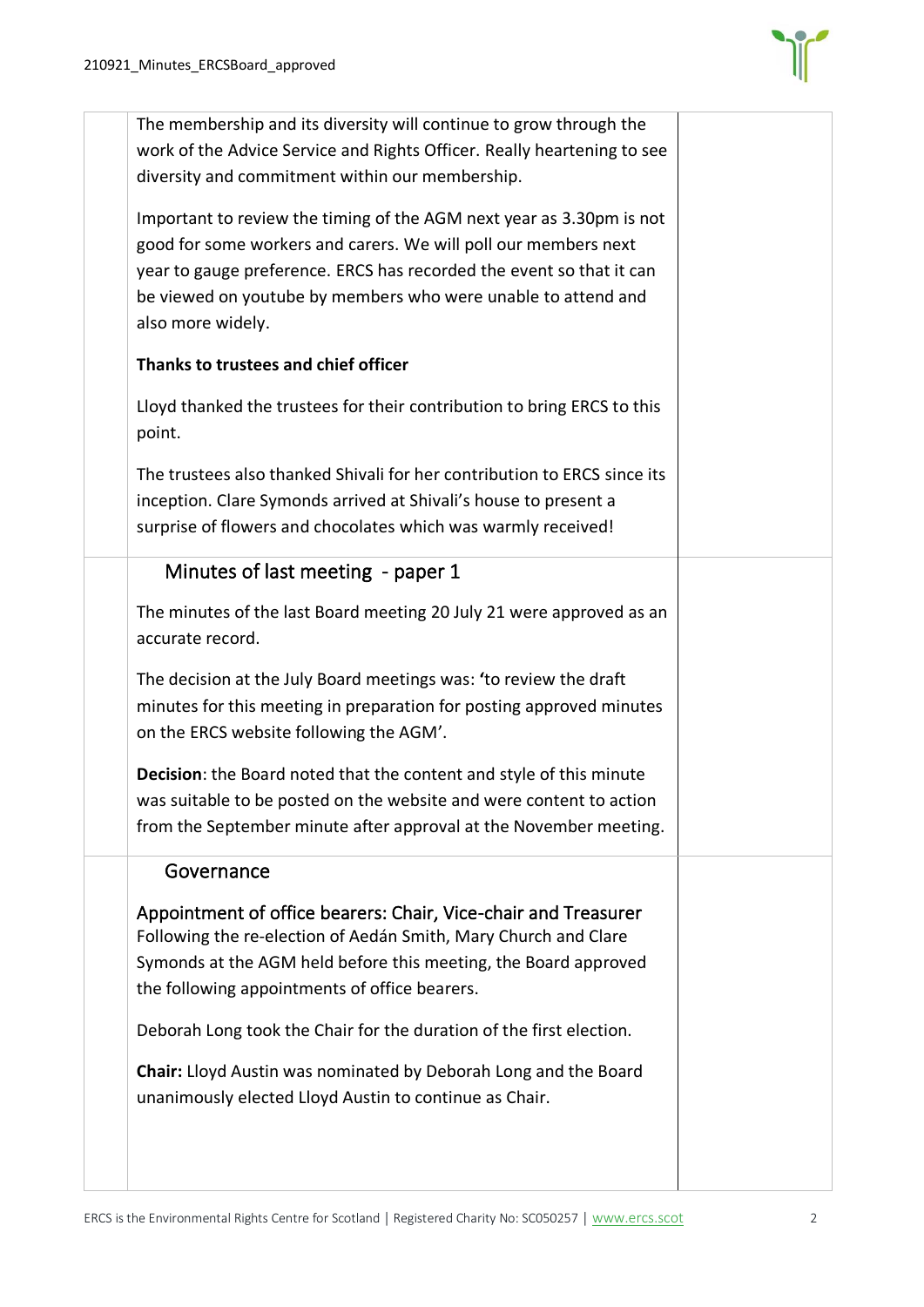

| Treasurer: Julie Christie was nominated by Lloyd Austin and the Board<br>unanimously elected Julie Christie to continue as Treasurer.                                                                                                                                                                                                                                                                                                                                                                                                                                                                                                                                                                                                                                                                                                                                                                                                                                                                                                                                                                                                                               |                                                                           |
|---------------------------------------------------------------------------------------------------------------------------------------------------------------------------------------------------------------------------------------------------------------------------------------------------------------------------------------------------------------------------------------------------------------------------------------------------------------------------------------------------------------------------------------------------------------------------------------------------------------------------------------------------------------------------------------------------------------------------------------------------------------------------------------------------------------------------------------------------------------------------------------------------------------------------------------------------------------------------------------------------------------------------------------------------------------------------------------------------------------------------------------------------------------------|---------------------------------------------------------------------------|
| Vice-chair: Deborah Long was nominated by Julie Christie and the<br>Board unanimously elected Deborah Long to the new position of Vice-<br>chair.                                                                                                                                                                                                                                                                                                                                                                                                                                                                                                                                                                                                                                                                                                                                                                                                                                                                                                                                                                                                                   |                                                                           |
| Annual report & financial statements for the period 3 July<br>2020 to 31 March 2021 - approved<br>The Board thanked Julie for her contribution as treasurer and steering<br>us through the audit process.<br>Decision: following the AGM where members were invited to<br>consider ERCS's audited accounts, the Board approved the report and<br>financial statements.                                                                                                                                                                                                                                                                                                                                                                                                                                                                                                                                                                                                                                                                                                                                                                                              | LA to sign and<br>return to<br>Geoghegans to<br>sign the audit<br>report. |
| Executive report – paper 2<br>The Board commended the quality of the report and wanted to thank<br>the ERCS team on their outputs over the past couple of months.<br>In summary, the highlights from the last meeting were:<br>consolidating the advice service and agreeing a referral<br>$\blacksquare$<br>pathway for cases requiring legal representation and eligible<br>for legal aid to Legal Services Agency<br>raising our advocacy profile with respect to Aarhus<br>Compliance and invitation to be a member of the Human<br>Rights Bill Advisory Board<br>Equality and Human Rights funding which will account for<br>almost 30% of our income<br>AGM and recruitment of 66 members.<br>Advice service<br>MC asked for further background on the memorandum of<br>understanding with Legal Services Agency to pilot referring cases<br>eligible for Legal Aid to them as the preferred provider for 6 months.<br>The risks and opportunities as outlined in paper 2b were discussed<br>and MC expressed thanks for the additional information.<br>It was also noted that any decision for a long-term agreement will<br>come to the Board for approval. |                                                                           |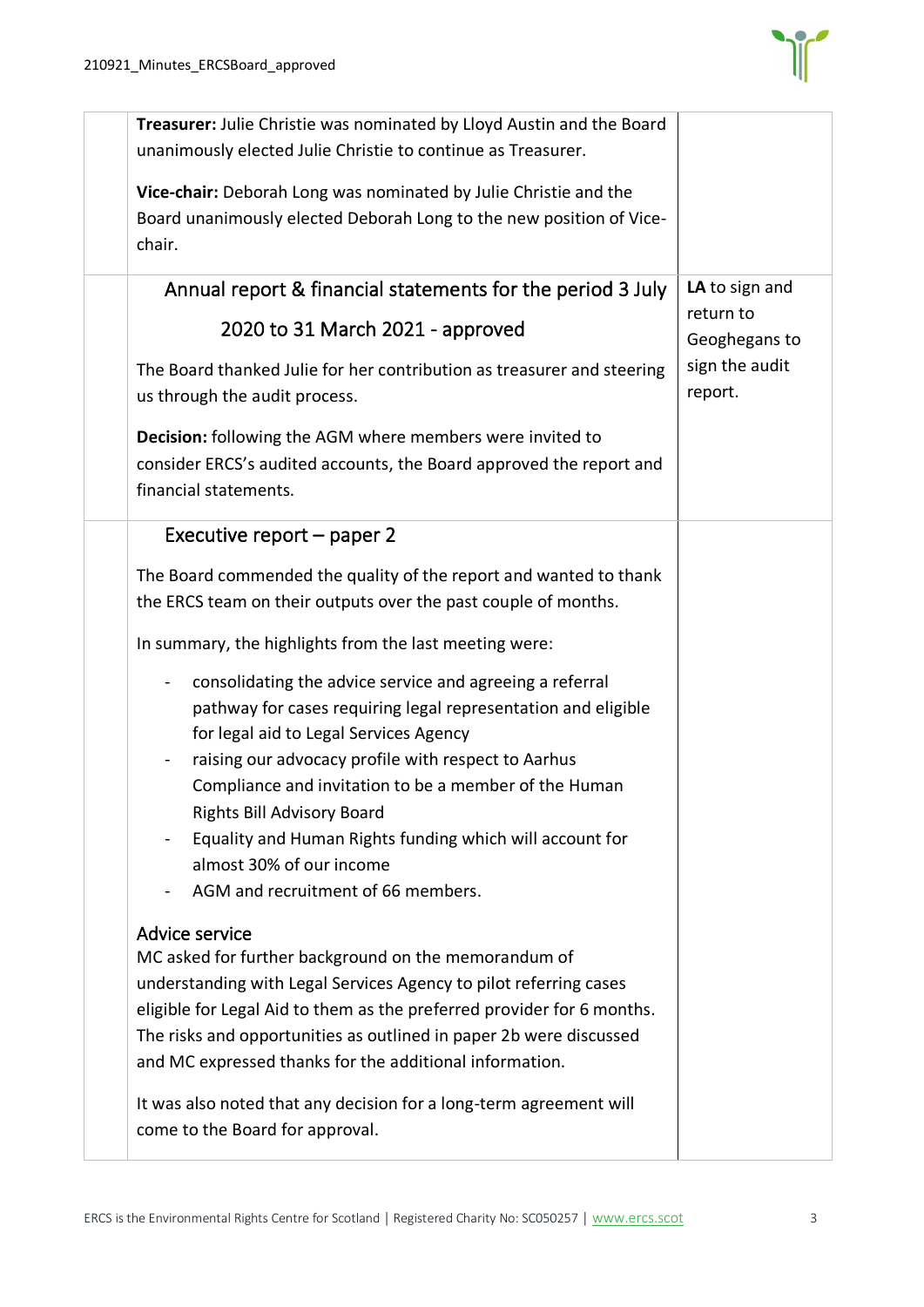

| Equalities and inclusion<br>MC asked for background on choosing the provider for our training<br>scheduled for January when the Rights Officer is in post. SF and JH<br>provided this.<br>The training will be over three sessions and facilitators were chosen<br>under recommendation and experience.                                                                                                                                                                                                                                                                                                                                                                                                                                                                                                                                                                | <b>SF</b> to source<br>trainer for 3rd<br>session on<br>racism/anti-<br>racism and<br>decolonialisation |
|------------------------------------------------------------------------------------------------------------------------------------------------------------------------------------------------------------------------------------------------------------------------------------------------------------------------------------------------------------------------------------------------------------------------------------------------------------------------------------------------------------------------------------------------------------------------------------------------------------------------------------------------------------------------------------------------------------------------------------------------------------------------------------------------------------------------------------------------------------------------|---------------------------------------------------------------------------------------------------------|
| Finance<br><b>Decisions</b><br>The Board noted the budget, income and expenditure to date<br>and confirmation that ERCS is able to meet its cash<br>commitments for the next three months and a credible budget<br>for the next six months (going concern test).<br>The Board noted and agreed to the following<br>$\blacksquare$<br>recommendations (1-3 have been previously discussed):<br>1. To approve the In-house solicitor's increase from 21 to 24<br>hours p.week as of 1 October 2021.<br>2. To approve the recruitment of the Rights Officer 0.8 FTE in<br>October.<br>3. To approve the Chief Officer's increase from 28 to 35 hours p.<br>week as of 1 October 2021.<br>4. To approve advertising internally for legal<br>researcher/support officer pending development of job<br>description and recruitment policy. To begin from 1<br>November 2021. | SF to action.                                                                                           |
| Business Plan - 2021 update - paper 3<br>Trustees have reviewed the draft Business Plan - 2021 update,<br>circulated 10 September, and are happy to approve. LA, CG, JE and JH<br>commented that it was comprehensive summary.<br>The paper is an update for the period July 2020 to December 2022. A<br>full review will be undertaken next year including workshops with<br>members to inform a new three strategic plan 2023-2026.<br>The previous Business Plan was not on the website because so much<br>changed so quickly. However, it was agreed that this update should<br>be available.                                                                                                                                                                                                                                                                      | <b>SF</b> to finalise<br>Business Plan -<br>2021 update and<br>upload to<br>website.                    |